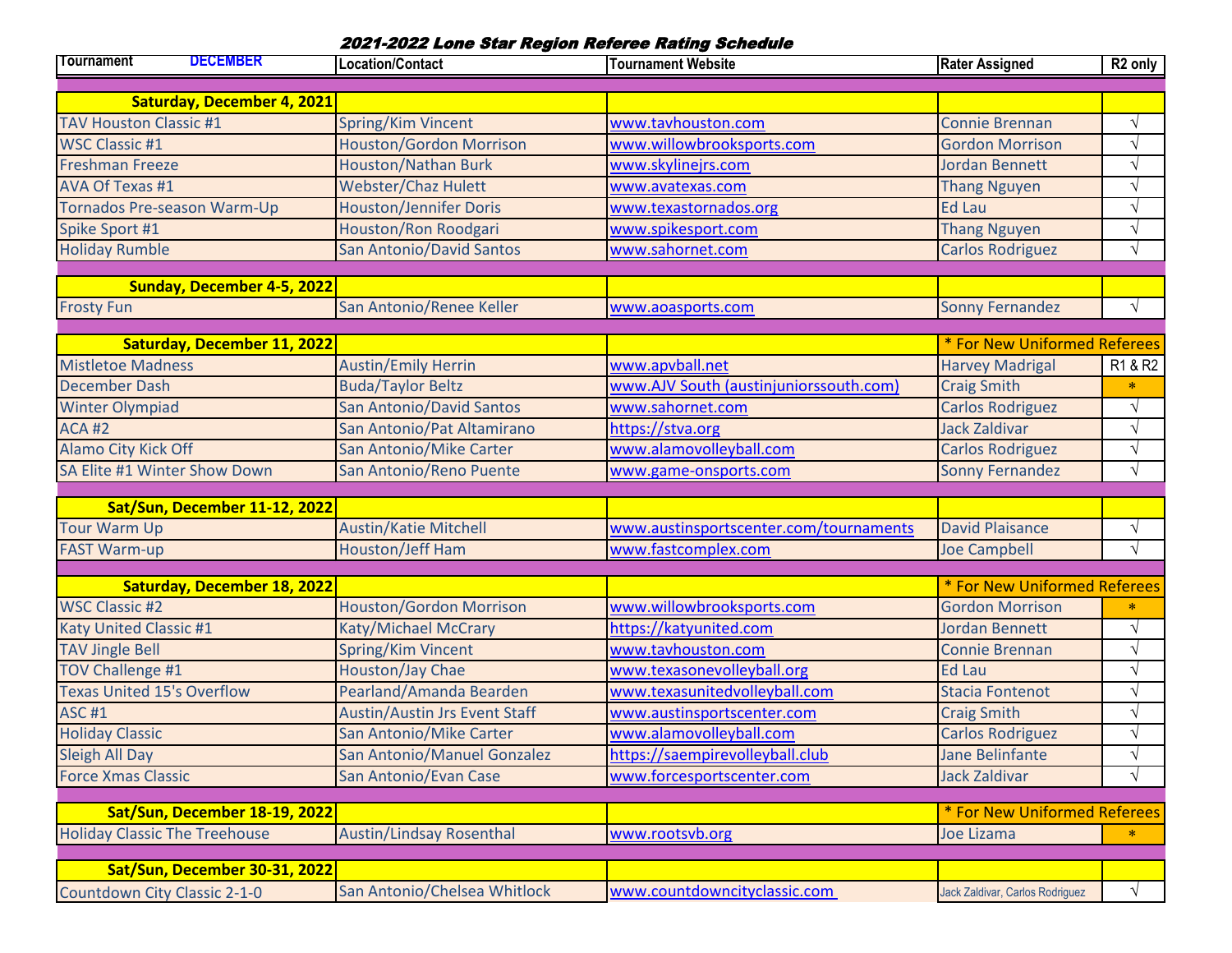| 2021-2022 Lone Star Region Referee Rating Schedule |                                          |                                                  |                              |                     |  |  |
|----------------------------------------------------|------------------------------------------|--------------------------------------------------|------------------------------|---------------------|--|--|
| <b>JANUARY</b><br>Tournament                       | <b>Location/Contact</b>                  | <b>Tournament Website</b>                        | <b>Rater Assigned</b>        | R <sub>2</sub> only |  |  |
|                                                    |                                          |                                                  |                              |                     |  |  |
| Saturday, January 1, 2022                          |                                          |                                                  |                              |                     |  |  |
| <b>Skyline Classic #2</b>                          | <b>Houston/Nathan Burk</b>               | https://skylinejrs.com                           | <b>Jordan Bennett</b>        | $\sqrt{ }$          |  |  |
|                                                    |                                          |                                                  |                              |                     |  |  |
| Sat-Sun, January 8-9, 2022                         |                                          |                                                  |                              |                     |  |  |
| Houston Power League #1                            | <b>Houston/Michele Hallimare</b>         | www.crosscourtclassic.com                        | <b>Carlos Rodriguez</b>      | V                   |  |  |
|                                                    |                                          |                                                  | * For New Uniformed Referees |                     |  |  |
| <b>Saturday, January 8, 2022</b>                   |                                          |                                                  | <b>Jordan Bennett</b>        |                     |  |  |
| <b>Katy United Classic #2</b>                      | Katy/Michael McCrary                     | https://katyunited.com                           | <b>Jack Zaldivar</b>         | $\sqrt{ }$          |  |  |
| <b>Tiger Challenge</b>                             | Seguin/Kelle Sullivan                    | www.texastigers.org                              |                              |                     |  |  |
| <b>New Year Smash</b>                              | San Antonio/Reno Puente                  | www.game-onsports.com                            | <b>Sonny Fernandez</b>       | $\ast$              |  |  |
| <b>Tour Warm Up</b>                                | San Antonio/Mike Carter                  | www.alamovolleyball.com                          | <b>Carlos Rodriguez</b>      |                     |  |  |
| <b>ACA#3</b>                                       | San Antonio/Pat Altamirano               | https://stva.org                                 | <b>Jack Zaldivar</b>         | R1 & R2             |  |  |
| <b>APC #1</b>                                      | <b>New Braunfels/Tracy Smith</b>         | www.unitedvba.org                                | <b>Tim Craft</b>             |                     |  |  |
| <b>LSC Classic #1</b>                              | <b>Waco/Jerry Sorrells</b>               |                                                  | <b>Kristin Cooper</b>        | $\sqrt{ }$          |  |  |
| <b>Legacy Challenge</b>                            | <b>Round Rock/Jeff Erickson</b>          | www.texasfuryvolleyballclub.com                  | <b>Harvey Madrigal</b>       | $\sqrt{ }$          |  |  |
| AP #1                                              | <b>Austin/Emily Herrin</b>               | www.apvball.net                                  | <b>Craig Smith</b>           | $\sqrt{ }$          |  |  |
| <b>CTX #1</b>                                      | <b>Buda/Taylor Beltz</b>                 | www.austinjuniorssouth.com                       | <b>Craig Smith</b>           | $\sqrt{}$           |  |  |
| Roots #1                                           | <b>Austin/Lindsay Rosenthal</b>          | www.rootsvb.org                                  | Joe Lizama                   | $\sqrt{ }$          |  |  |
|                                                    |                                          |                                                  |                              |                     |  |  |
| Sunday, January 9, 2022                            |                                          |                                                  |                              |                     |  |  |
| Sunday Fun #1                                      | San Antonio/Renee Keller                 | www.aoasports.com                                | <b>Sonny Fernandez</b>       | $\sqrt{ }$          |  |  |
|                                                    |                                          |                                                  |                              |                     |  |  |
| Sat/Sun, January 8-9, 2022                         |                                          |                                                  |                              |                     |  |  |
| <b>HVA Winter Classic Boys</b>                     | <b>Houston/Sean Carter</b>               | www.hva.club                                     | <b>Matt Storm</b>            | $\sqrt{ }$          |  |  |
| CTPL#1                                             | <b>Austin/Austin Juniors Event Staff</b> | www.austinsportscenter.com                       | <b>Craig Smith</b>           | $\sqrt{ }$          |  |  |
| Saturday, January 15, 2022                         |                                          |                                                  |                              |                     |  |  |
| <b>WSC Classic #3</b>                              | <b>Houston/Gordon Morrison</b>           |                                                  | <b>Gordon Morrison</b>       | $\sqrt{ }$          |  |  |
| H-Town Showdown #1                                 | Houston/Jeff Ham                         | www.willowbrooksports.com<br>www.fastcomplex.com | <b>Thang Nguyen</b>          | V                   |  |  |
| Frost Bite #2                                      | Leander/Madeline Kazmann                 | www.magicvolleyballclub.com                      | <b>Harvey Madrigal</b>       | V                   |  |  |
|                                                    |                                          |                                                  |                              |                     |  |  |
| <b>Sat-Sun, January 15-16, 2022</b>                |                                          |                                                  |                              |                     |  |  |
| Tour of TX Qualifier (ages 12-13)                  | Round Rock/Austin Jrs Event Staff        | www.austinsportscenter.com                       | <b>Gloria Cox</b>            | $\sqrt{}$           |  |  |
| Tour of TX Qualifier (ages 14-18)                  | San Antonio/Austin Jrs Event Staff       | www.austinsportscenter.com                       | <b>Gloria Cox</b>            | $\sqrt{}$           |  |  |
| <b>MLK Challenge</b>                               | San Antonio/Renee Keller                 | www.aoasports.com                                | <b>Sonny Fernandez</b>       | $\sqrt{ }$          |  |  |
| <b>Tour of Texas Pre-Qualifier</b>                 | San Antonio/Austin Jrs Event Staff       | www.austinsportscenter.com                       | <b>Gloria Cox</b>            | $\sqrt{}$           |  |  |
|                                                    |                                          |                                                  |                              |                     |  |  |
| Sunday, January 16, 2022                           |                                          |                                                  |                              |                     |  |  |
| <b>Texas United #1</b>                             | Houston/Amanda Bearden                   | www.texasunitedvolleyball.com                    | <b>Stacia Fontenot</b>       | V                   |  |  |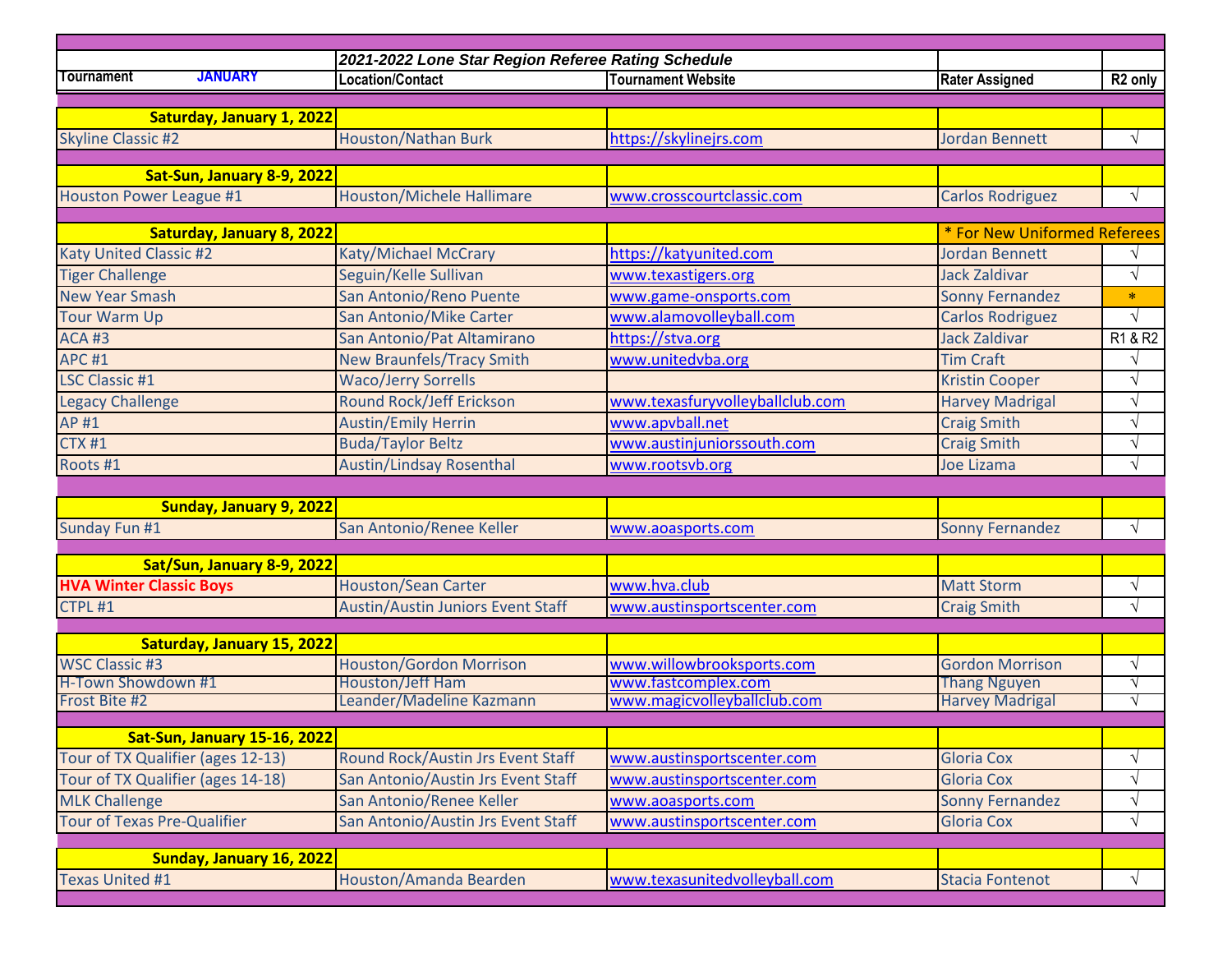| Saturday, January 22, 2022           |                                                                               |                                   |                         |                     |
|--------------------------------------|-------------------------------------------------------------------------------|-----------------------------------|-------------------------|---------------------|
| <b>Katy United Classic #3</b>        | Katy/Michael McCrary                                                          | https://katyunited.com            | <b>Jordan Bennett</b>   | $\sqrt{ }$          |
| FAST <sub>#1</sub>                   | Houston/Jeff Ham                                                              | www.fastcomplex.com               | <b>Joe Campbell</b>     | $\sqrt{ }$          |
| <b>TAV Classic #2</b>                | Spring/Kim Vincent                                                            | www.tavhouston.com                | <b>Connie Brenan</b>    | $\sqrt{ }$          |
| <b>TLVC Classic #1</b>               | Houston/Jim Richardson                                                        | www.texaslegacyvolleyball.com     | <b>Charles Bennett</b>  | $\sqrt{}$           |
| Nets Over Texas #1 (16s)             | <b>Houston/Gordon Morrison</b>                                                | www.willowbrooksports.com         | <b>Ted Lopez</b>        | $\sqrt{ }$          |
| <b>IMPACT Challenge</b>              | <b>Round Rock/Jeff Erickson</b>                                               | www.texasfuryvolleyballclub.com   | <b>Harvey Madrigal</b>  | $\sqrt{ }$          |
| Frost Bite #3                        | Leander/Madeline Kazmann                                                      | www.magicvolleyballclub.com       | <b>Harvey Madrigal</b>  | $\sqrt{ }$          |
| <b>AP#2</b>                          | <b>Austin/Emily Herrin</b>                                                    | www.apvball.net                   | <b>Craig Smith</b>      | $\sqrt{}$           |
| <b>LSC Classic #2</b>                | <b>Waco/Jerry Sorrells</b>                                                    |                                   | <b>Kristin Cooper</b>   | $\sqrt{ }$          |
| <b>Tiger Mania #1</b>                | Seguin/Kelle Sullivan                                                         | www.texastigers.org               | <b>Jack Zaldivar</b>    | $\sqrt{ }$          |
| <b>APC #2</b>                        | <b>New Braunfels/Tracy Smith</b>                                              | https://unitedvba.org             | <b>Tim Craft</b>        | $\sqrt{ }$          |
| <b>Back In the Saddle</b>            | San Antonio/Hillary Moehrig                                                   | www.hillsgym.com                  | <b>Jane Belinfante</b>  | $\sqrt{ }$          |
| Sunday, January 23, 2022             |                                                                               |                                   |                         |                     |
| Nets Over Texas #1 (17s-18s)         | Houston/Gordon Morrison                                                       | www.willowbrooksports.com         | <b>Ted Lopez</b>        | $\sqrt{ }$          |
|                                      |                                                                               |                                   |                         |                     |
| <b>Sat-Sun, January 22-23, 2022</b>  |                                                                               |                                   |                         |                     |
| <b>January Jam</b>                   | <b>Buda/Taylor Beltz</b>                                                      | www.austinjuniorssouth.com        | <b>Craig Smith</b>      | $\sqrt{ }$          |
| <b>South TX Winter Classic</b>       | San Antonio/Pat Altamirano                                                    | https://stva.org                  | <b>Jack Zaldivar</b>    | $\sqrt{ }$          |
|                                      |                                                                               |                                   |                         |                     |
| Saturday, January 29, 2022           |                                                                               |                                   |                         |                     |
| <b>Bluebonnet Classic #1</b>         | <b>Austin/Lesley Heard</b>                                                    | www.tcsvolleyball.org             | Joe Lizama              | $\sqrt{ }$          |
| <b>Empire Jan Blast</b>              | San Antonio/Manuel Gonzalez                                                   | https://saempirevolleyball.club   | <b>Jane Belinfante</b>  | $\sqrt{}$           |
| <b>Gopher Gala</b>                   | <b>San Antonio/David Santos</b>                                               | www.sahornet.com                  | <b>Carlos Rodriguez</b> | $\sqrt{ }$          |
| <b>Tiger Winter Classic</b>          | Seguin/Kelle Sullivan                                                         | www.texastigers.org               | <b>Jack Zaldivar</b>    | $\sqrt{ }$          |
| <b>Sat/Sun, January 29-30, 2022</b>  |                                                                               |                                   |                         |                     |
| <b>CTX Cup</b>                       | <b>Buda/Taylor Beltz</b>                                                      | www.austinjuniorssouth.com        | <b>Craig Smith</b>      | $\sqrt{}$           |
| Frost Bite #4                        | Leander/Madeline Kazmann                                                      | www.magicvolleyballclub.com       | <b>Harvey Madrigal</b>  | $\sqrt{}$           |
| <b>Alamo City Power Play</b>         | San Antonio/Mike Carter                                                       | www.alamovolleyball.com           | <b>Carlos Rodriguez</b> | $\sqrt{ }$          |
| <b>Houston Power League #2</b>       | <b>Houston/Michele Hallimore</b>                                              | https://crosscourtclassic.com     | <b>Carlos Rodriguez</b> | $\sqrt{ }$          |
|                                      |                                                                               |                                   |                         |                     |
| Sunday, January 30, 2022             |                                                                               |                                   |                         |                     |
| Sunday Fun #2                        | San Antonio/Renee Keller                                                      | www.aoasports.com                 | <b>Sonny Fernandez</b>  | $\sqrt{}$           |
|                                      |                                                                               |                                   |                         |                     |
| <b>FEBRUARY</b><br><b>Tournament</b> | 2021-2022 Lone Star Region Referee Rating Schedule<br><b>Location/Contact</b> | <b>Tournament Website</b>         |                         |                     |
|                                      |                                                                               |                                   | <b>Rater Assigned</b>   | R <sub>2</sub> only |
| Sat/Sun, February 4-6, 2022          |                                                                               |                                   |                         |                     |
| <b>2022 Southwest BOYS Classic</b>   | <b>Austin/Austin Jrs Event Staff</b>                                          | https://southwestboysclassic.com  | <b>Gloria Cox</b>       | $\sqrt{ }$          |
| Lone Star Classic 18s Qualifier      | <b>Austin/Austin Jrs Event Staff</b>                                          | https://asc.events/tour-of-texas/ | <b>Gloria Cox</b>       | $\sqrt{}$           |
|                                      |                                                                               |                                   |                         |                     |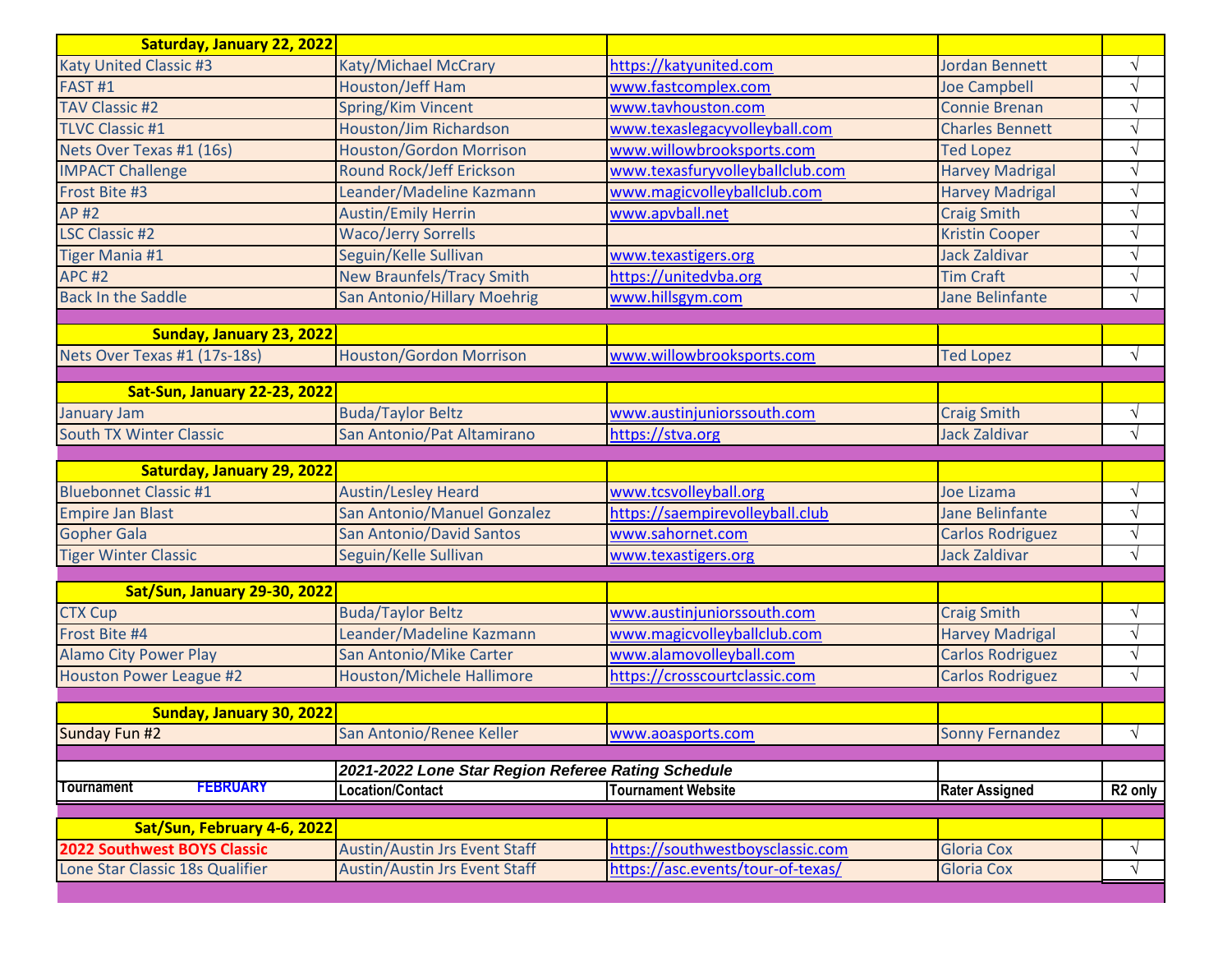| <b>Saturday, February 5, 2022</b> |                                      |                                  |                        |            |
|-----------------------------------|--------------------------------------|----------------------------------|------------------------|------------|
| TOV Challenge #3                  | Houston/Jay Chae                     | www.texasonevolleyball.org       | <b>Ed Lau</b>          | $\sqrt{}$  |
| F.A.S.T. #2                       | <b>Houston/Jeff Ham</b>              | www.fastcomplex.com              | <b>Joe Campbell</b>    | $\sqrt{}$  |
| AVA of Texas #2                   | <b>Webster/Chaz Hulett</b>           | www.avatexas.com                 | <b>Thang Nguyen</b>    | $\sqrt{ }$ |
| <b>WSC Classic #4</b>             | <b>Houston/Gordon Morrison</b>       | www.willowbrooksports.com        | <b>Gordon Morrison</b> | $\sqrt{}$  |
| <b>TAV Houston Classic #3</b>     | <b>Houston/Kim Vincent</b>           | https://mycompetitiveedge.com    | <b>Connie Brennan</b>  | $\sqrt{ }$ |
| <b>TLVC Classic #2</b>            | Houston/Jim Richardson               | www.texaslegacyvolleyball.com    | <b>Charles Bennett</b> | $\sqrt{}$  |
| Roots #2                          | <b>Austin/Lindsay Rosenthal</b>      | www.rootsvb.org                  | Joe Lizama             | $\sqrt{ }$ |
| <b>UNITE Challenge</b>            | Round Rock/Jeff Erickson             | www.texasfuryvolleyballclub.com  | <b>Harvey Madrigal</b> | $\sqrt{ }$ |
| <b>LSC Classic #3</b>             | <b>Waco/Jerry Sorrells</b>           |                                  | <b>Kristin Cooper</b>  | $\sqrt{ }$ |
| IH 35 #1                          | San Antonio/Karen Tarmon             | www.savba.org                    | <b>Jack Zaldivar</b>   | $\sqrt{ }$ |
| ACA #4                            | San Antonio/Pat Altamirano           | https://stva.org                 | <b>Jack Zaldivar</b>   | $\sqrt{}$  |
| <b>APC #4</b>                     | <b>New Braunfels/Tracy Smith</b>     | https://unitedvba.org            | <b>Tim Craft</b>       | $\sqrt{ }$ |
| Sat/Sun, February 5-6, 2022       |                                      |                                  |                        |            |
| <b>TCS 12s Stop II</b>            | <b>Austin/Austin Jrs Event Staff</b> | https://asc.events/tour-of-texas | <b>Gloria Cox</b>      | $\sqrt{}$  |
| Tour of Texas 12s Stop II         | <b>Austin/Austin Jrs Event Staff</b> | https://asc.events/tour-of-texas | <b>Gloria Cox</b>      | $\sqrt{ }$ |
|                                   |                                      |                                  |                        |            |
| Saturday, February 12, 2022       |                                      |                                  |                        |            |
| <b>TLVC Classic #3</b>            | Houston/Jim Richardson               | www.texaslegacyvolleyball.com    | <b>Charles Bennett</b> | $\sqrt{ }$ |
| <b>WSC Classic #5</b>             | <b>Houston/Gordon Morrison</b>       | www.willowbrooksports.com        | <b>Gordon Morrison</b> | R1 & R2    |
| <b>Skyline Classic #5</b>         | <b>Houston/Nathan Burk</b>           | www.skylinejrs.com               | <b>Jordan Bennett</b>  | $\sqrt{}$  |
| H-Town Showdown #2                | <b>Houston/Jeff Ham</b>              | www.fastcomplex.com              | <b>Thang Nguyen</b>    | $\sqrt{ }$ |
| <b>ACA#5</b>                      | San Antonio/Pat Altamirano           | https://stva.org                 | <b>Jack Zaldivar</b>   | $\sqrt{}$  |
| <b>Tiger Mania #2</b>             | Seguin/Kelle Sullivan                | www.texastigers.org              | Jack Zaldivar          | $\sqrt{ }$ |
| <b>Valentine Victory</b>          | San Antonio/Reno Puente              | https://game-onsports.com        | <b>Sonny Fernandez</b> | $\sqrt{}$  |
| <b>Empire Cupid Shuffle</b>       | San Antonio/Manuel Gonzalez          | https://saempirevolleyball.club  | <b>April Fricke</b>    | $\sqrt{ }$ |
|                                   |                                      |                                  |                        |            |
| Sat/Sun, February 12-13, 2022     |                                      |                                  |                        |            |
| <b>TAV Houston Open</b>           | Spring/Kim Vincent                   | https://mycompetitiveedge.com    | <b>Connie Brennan</b>  | $\sqrt{}$  |
| <b>ATX Showcase</b>               | <b>Austin/Austin Jrs Event Staff</b> | https://asc.events/tour-of-texas | <b>David Plaisance</b> | $\sqrt{ }$ |
| Sunday, February 13, 2022         |                                      |                                  |                        |            |
| Sunday Fun #3                     | San Antonio/Renee Keller             | www.aoasports.com                | Sonny Fernandez        | V          |
| <b>Texas United #2</b>            | Houston/Amanda Bearden               | www.texasunitedvolleyball.com    | <b>Stacia Fontenot</b> | $\sqrt{ }$ |
|                                   |                                      |                                  |                        |            |
| Saturday, February 19, 2022       |                                      |                                  |                        |            |
| <b>Katy United Classic #4</b>     | Katy/Michael McCrary                 | https://katyunited.com           | <b>Jordan Bennett</b>  | $\sqrt{}$  |
| Nets Over Texas #2                | <b>Houston/Gordon Morrison</b>       | www.willowbrooksports.com        | <b>Ted Lopez</b>       | V          |
| AP #3                             | <b>Austin/Emily Herrin</b>           | www.apvball.net                  | <b>Harvey Madrigal</b> | V          |
| ROOTS#3                           | <b>Austin/Lindsay Rosenthal</b>      | www.rootsvb.org                  | Joe Lizama             | $\sqrt{}$  |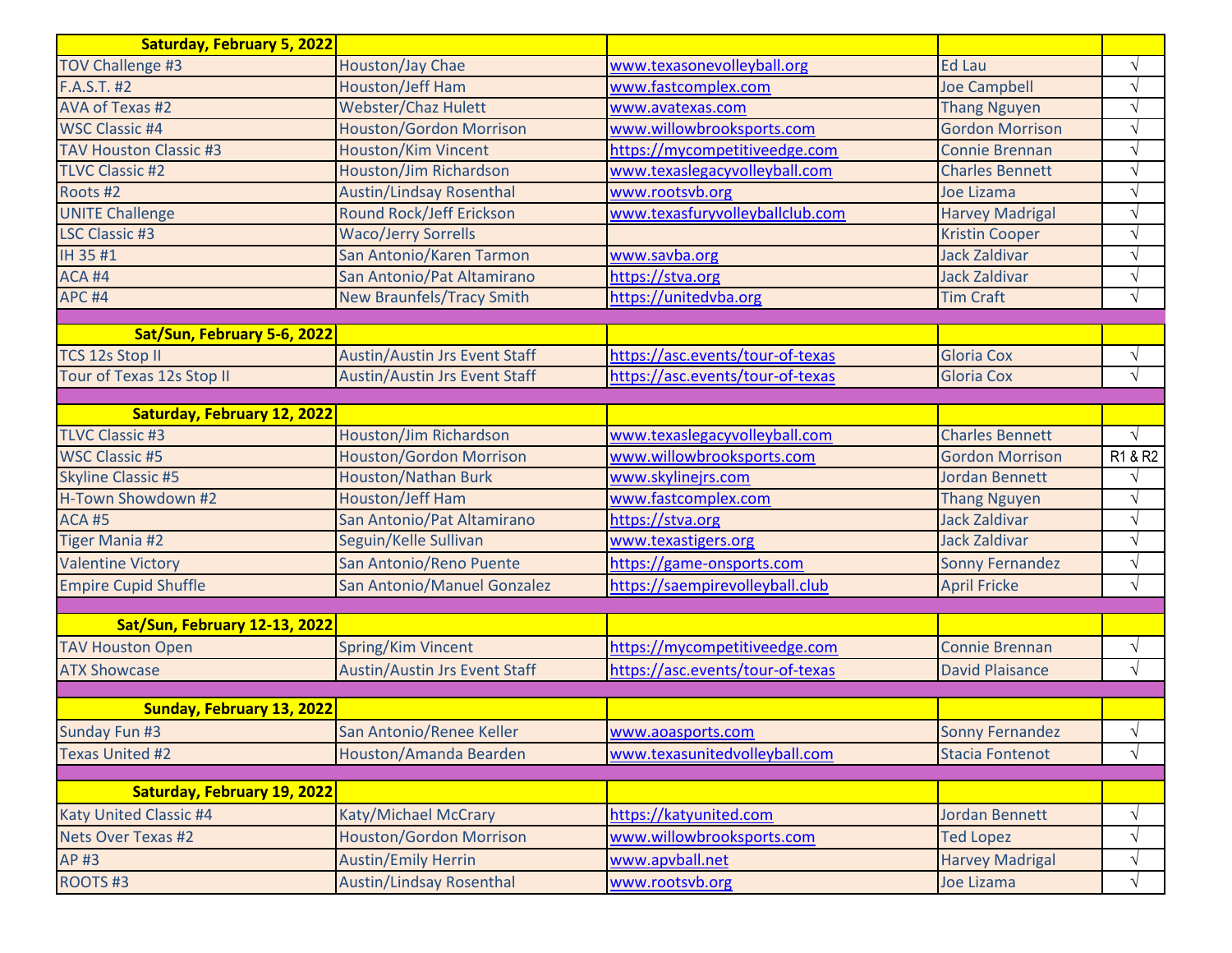| STVA#1                             | San Antonio/Pat Altamirano                         | https://stva.org                 | <b>Jack Zaldivar</b>    | $\sqrt{}$           |
|------------------------------------|----------------------------------------------------|----------------------------------|-------------------------|---------------------|
| IH 35 League #3                    | San Antonio/Karen Tarmon                           | www.savba.org                    | <b>Jack Zaldivar</b>    | $\sqrt{}$           |
| <b>March Mayhem</b>                | San Antonio/Reno Puente                            | https://game-onsports.com        | <b>Sonny Fernandez</b>  | V                   |
| TLVC <sub>#4</sub>                 | Houston/Jim Richardson                             | www.texaslegacyvolleyball.com    | <b>Charles Bennett</b>  | $\sqrt{}$           |
| F.A.S.T. #3                        | Houston/Jeff Ham                                   | www.fastcomplex.com              | <b>Joe Campbell</b>     | V                   |
| <b>TAV March Madness #1</b>        | Spring/Kim Vincent                                 | www.tavhouston.com               | <b>Connie Brennan</b>   | $\sqrt{}$           |
| <b>Nets Over Texas #3</b>          | <b>Houston/Gordon Morrison</b>                     | www.willowbrooksports.com        | <b>Ted Lopez</b>        | $\sqrt{}$           |
| <b>Saturday, March 5, 2022</b>     |                                                    |                                  |                         |                     |
|                                    |                                                    |                                  |                         |                     |
| <b>MARCH</b><br>Tournament         | <b>Location/Contact</b>                            | <b>Tournament Website</b>        | <b>Rater Assigned</b>   | R <sub>2</sub> only |
|                                    | 2021-2022 Lone Star Region Referee Rating Schedule |                                  |                         |                     |
| <b>February Frenzy</b>             | <b>Buda/Taylor Beltz</b>                           | www.ajvsouth.com                 | <b>Craig Smith</b>      |                     |
| <b>Alamo City Championships</b>    | San Antonio/Mike Carter                            | www.alamovolleyball.com          | <b>Carlos Rodriguez</b> | $\sqrt{ }$          |
| <b>Houston Power League #3</b>     |                                                    |                                  | <b>Carlos Rodriguez</b> | $\sqrt{ }$          |
| Sat/Sun, February 26-27, 2022      | <b>Houston/Michele Hallimare</b>                   | www.crosscourtclassic.com        |                         | $\sqrt{}$           |
|                                    |                                                    |                                  |                         |                     |
| <b>ASC #2</b>                      | <b>Austin/Austin Juniors Event Staff</b>           | https://asc.events/tour-of-texas | <b>Craig Smith</b>      | V                   |
| <b>Bluebonnet Classic #2</b>       | <b>Austin/Lesley Heard</b>                         | www.tcsvolleyball.org            | Joe Lizama              | $\sqrt{}$           |
| <b>Spring Blast #2</b>             | Leander/Madelinie Kazmann                          | www.magicvolleyballclub.com      | <b>Harvey Madrigal</b>  | $\sqrt{}$           |
| <b>Hill Country Classic #1</b>     | Fredericksburg/Ali Sheriff                         | https://nlvolleyball.weebly.com  | <b>Jane Belinfante</b>  | $\sqrt{}$           |
| <b>VBLove the Game</b>             | San Antonio/Reno Puente                            | https://game-onsports.com        | <b>Sonny Fernandez</b>  | N                   |
| <b>Hold Your Horses</b>            | <b>San Antonio/Hillary Moehrig</b>                 | www.hillsgym.com                 | <b>Jane Belinfante</b>  | N                   |
| <b>Fast &amp; Furious</b>          | <b>San Antonio/David Santos</b>                    | www.sahornet.com                 | <b>Carlos Rodriguez</b> | $\sqrt{}$           |
| SAVBA #1                           | San Antonio/Karen Tarmon                           | www.savba.org                    | <b>Jack Zaldivar</b>    | $\sqrt{}$           |
| <b>Stars Sports Center</b>         | <b>Houston/Samuel Webb</b>                         | https://starsportscenter.com     | <b>Jordan Bennett</b>   | $\sqrt{}$           |
| <b>Saturday, February 26, 2022</b> |                                                    |                                  |                         |                     |
|                                    |                                                    |                                  |                         |                     |
| <b>CTX Champions</b>               | <b>Buda/Taylor Beltz</b>                           | www.austinjuniorssouth.com       | <b>Craig Smith</b>      | V                   |
| CTPL#2                             | <b>Austin/Austin Juniors Event Staff</b>           | https://asc.events/tour-of-texas | <b>Craig Smith</b>      | $\sqrt{ }$          |
| Sat/Sun, February 19-20, 2022      |                                                    |                                  |                         |                     |
| Spring Blast #1                    | Leander/Madeline Kazmann                           | www.magicvolleyballclub.com      | <b>Harvey Madrigal</b>  | V                   |
| <b>Nets Over Texas #2</b>          | <b>Houston/Gordon Morrison</b>                     | www.willowbrooksports.com        | <b>Ted Lopez</b>        | $\sqrt{}$           |
| <b>Sunday, February 20, 2022</b>   |                                                    |                                  |                         |                     |
|                                    |                                                    |                                  |                         |                     |
| <b>LSC Classic #4</b>              | <b>Waco/Jerry Sorrells</b>                         |                                  | <b>Kristin Cooper</b>   | $\sqrt{}$           |
| <b>Winner Take All Challenge</b>   | San Antonio/David Santos Jr.                       | www.sahornet.com                 | <b>Carlos Rodriguez</b> | V                   |
| IH 35 League #2                    | San Antonio/Karen Tarmon                           | www.savba.org                    | <b>Jack Zaldivar</b>    | $\sqrt{}$           |
| Frost Bite #5                      | Leander/Madeline Kazmann                           | www.magicvolleyballclub.com      | <b>Harvey Madrigal</b>  | N                   |
|                                    |                                                    |                                  |                         |                     |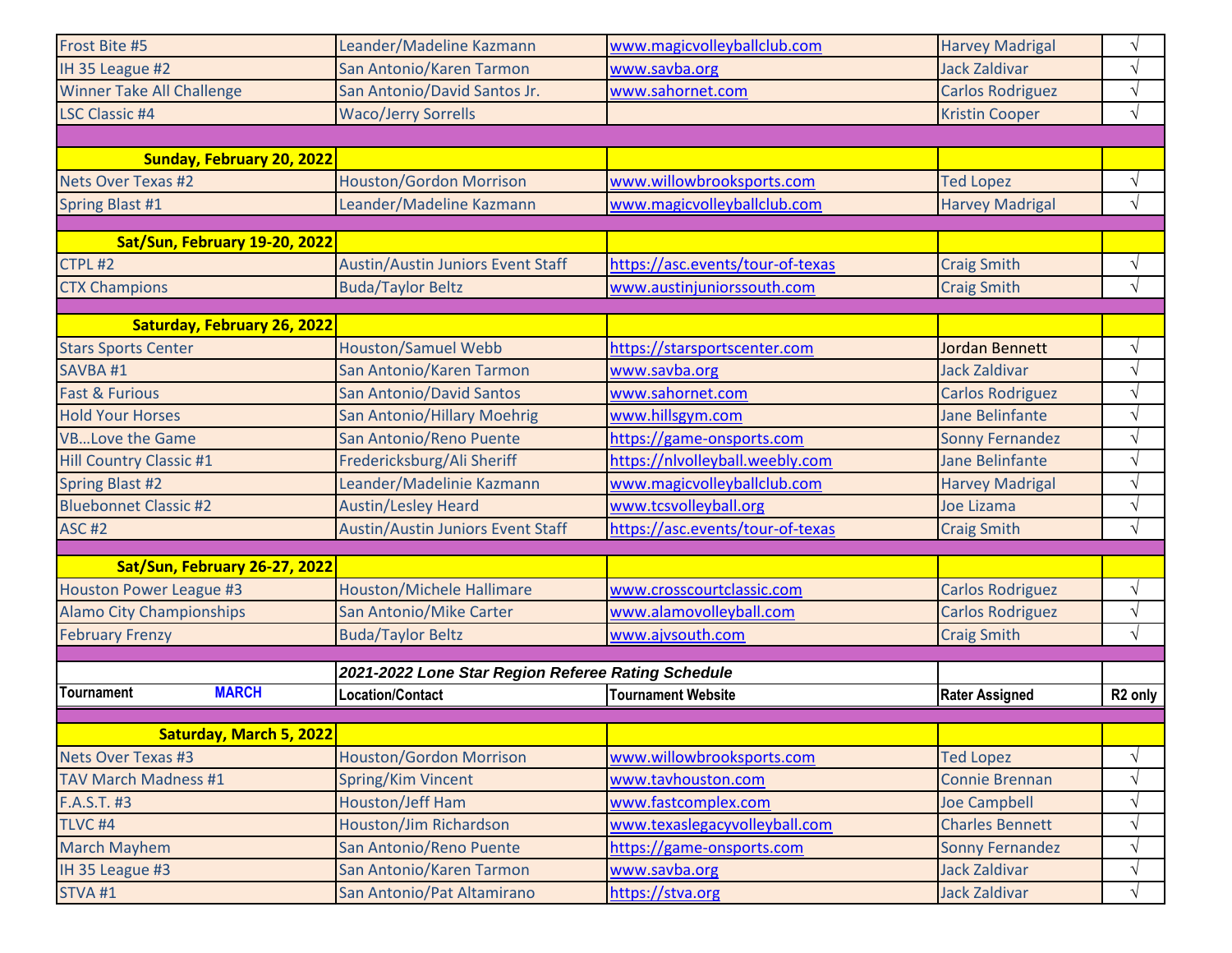| <b>Spring Break Championship</b>                                                                                             | San Antonio/Mike Carter              | www.alamovolleyball.com                               | <b>Carlos Rodriguez</b>  | $\sqrt{ }$              |
|------------------------------------------------------------------------------------------------------------------------------|--------------------------------------|-------------------------------------------------------|--------------------------|-------------------------|
| <b>ROOTS#4</b>                                                                                                               | <b>Austin/Lindsay Rosenthal</b>      | www.rootsvb.org                                       | Joe Lizama               | $\sqrt{ }$              |
| <b>CTX #2</b>                                                                                                                | <b>Buda/Taylor Beltz</b>             | www.austinjuniorssouth.com                            | <b>Craig Smith</b>       | $\sqrt{ }$              |
| <b>LSC Classic #5</b>                                                                                                        | <b>Waco/Jerry Sorrells</b>           |                                                       | <b>Kristin Cooper</b>    | $\sqrt{ }$              |
|                                                                                                                              |                                      |                                                       |                          |                         |
| <b>Sat/Sun, March 5-6, 2022</b>                                                                                              |                                      |                                                       |                          |                         |
| 2022 Southwest BOYS Tour Spring Swing Austin/Austin Jrs Event Staff                                                          |                                      | https://southwestboysclassic.com                      | <b>Craig Smith</b>       | $\sqrt{ }$              |
| TCS Finals - F.A.S.T.                                                                                                        | Houston/Austin Jrs Event Staff       | www.touroftexas.com                                   | <b>Gloria Cox</b>        | V                       |
| CTPL#3                                                                                                                       | <b>Austin/Austin Jrs Event Staff</b> | www.austinsportscenter.com                            | <b>Craig Smith</b>       | $\sqrt{ }$              |
| <b>Tour of TX FINALS</b>                                                                                                     | Houston/Austin Jrs Event Staff       | www.austinsportscenter.com/ajv/tournaments Gloria Cox |                          | $\sqrt{ }$              |
|                                                                                                                              |                                      |                                                       |                          |                         |
| Sunday, March 6, 2022                                                                                                        |                                      |                                                       |                          |                         |
| <b>Nets Over Texas #3</b>                                                                                                    | <b>Houston/Gordon Morrison</b>       | www.willowbrooksports.com                             | <b>Thang Nguyen</b>      | $\sqrt{ }$              |
| Texas united #3                                                                                                              | Houston/Amanda Bearden               | www.texasunitedvolleyball.com                         | <b>Stacia Fontenot</b>   | $\sqrt{ }$              |
| <b>Sunday Fun Finals</b>                                                                                                     | San Antonio/Renee Keller             | www.aoasports.com                                     | <b>Sonny Fernandez</b>   | $\sqrt{ }$              |
|                                                                                                                              |                                      |                                                       |                          |                         |
| Saturday, March 12, 2022                                                                                                     |                                      |                                                       |                          |                         |
| <b>Spring Break Challenge</b>                                                                                                | San Antonio/David Santos Jr.         | www.sahornet.com                                      | <b>Carlos Rodriguez</b>  | $\sqrt{ }$              |
| <b>AP#4</b>                                                                                                                  | <b>Austin/Emily Herrin</b>           | www.apvball.net                                       | <b>Harvey Madrigal</b>   |                         |
| <b>ASC #3</b>                                                                                                                | <b>Austin/Katie Mitchell</b>         | www.austinsportscenter.com                            | <b>Craig Smith</b>       | $\sqrt{ }$              |
|                                                                                                                              |                                      |                                                       |                          |                         |
| Sunday, March 13, 2022                                                                                                       |                                      |                                                       |                          |                         |
| <b>Fear the Paw</b>                                                                                                          | Seguin/Kelle Sullivan                | www.texastigers.org                                   | <b>Jack Zaldivar</b>     | $\sqrt{ }$              |
|                                                                                                                              |                                      |                                                       |                          |                         |
| <b>Sat/Sun, March 12-13, 2022</b>                                                                                            |                                      |                                                       |                          |                         |
| <b>Cross Court Classic</b>                                                                                                   | <b>Houston/Michele Hallimare</b>     | www.crosscourtclassic.com                             |                          |                         |
| <b>Spring Break Finale</b>                                                                                                   |                                      |                                                       |                          |                         |
|                                                                                                                              |                                      |                                                       | <b>Rachael Rodriguez</b> | $\sqrt{}$<br>$\sqrt{ }$ |
|                                                                                                                              | San Antonio/Evan Case                | www.forcesportscenter.com                             | <b>Jack Zaldivar</b>     |                         |
|                                                                                                                              |                                      |                                                       |                          |                         |
| Saturday, March 19, 2022                                                                                                     |                                      |                                                       |                          |                         |
|                                                                                                                              | Katy/Michael McCrary                 | https://katyunited.com                                | <b>Jordan Bennett</b>    | $\sqrt{ }$              |
| <b>Katy United Classic #5</b><br>H-Town Showdown #3                                                                          | Houston/Jeff Ham                     | www.fastcomplex.com                                   | <b>Thang Nguyen</b>      | $\sqrt{ }$              |
|                                                                                                                              | <b>Houston/Gordon Morrison</b>       | www.willowbrooksports.com                             | Gordon Morrison          | ٦                       |
|                                                                                                                              | San Antonio/Manuel Gonzalez          | https://saempirevolleyball.club                       | <b>Jane Belinfante</b>   | $\sqrt{ }$              |
|                                                                                                                              | San Antonio/Pat Altamirano           | https://stva.org                                      | Jack Zaldivar            | $\sqrt{ }$              |
| Luck of the Draw                                                                                                             | San Antonio/Hillary Moehrig          | www.hillsgym.com                                      | <b>Jane Belinfante</b>   | V                       |
|                                                                                                                              | <b>Buda/Taylor Beltz</b>             | www.austinjuniorssouth.com                            | <b>Craig Smith</b>       | $\sqrt{ }$              |
| <b>WSC Classic #6</b><br>St. Paddy's Slam<br>STVA <sub>#2</sub><br><b>March Madness</b><br><b>Sat/Sun, March 19-20, 2022</b> |                                      |                                                       |                          |                         |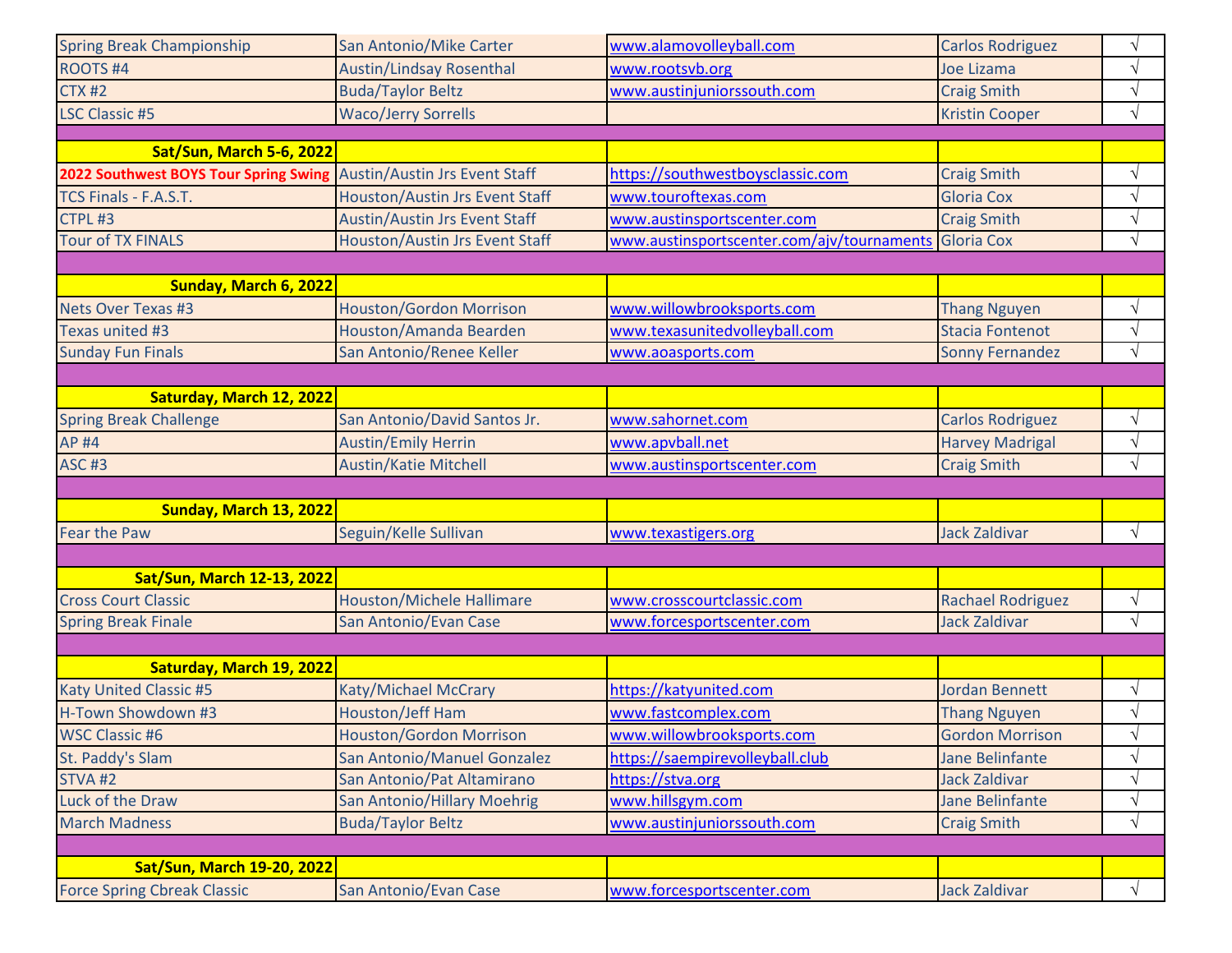| St. Patrick's Day Cup              | San Antonio/Renee Keller                           | www.aoasports.com                | <b>Sonny Fernandez</b>  | $\sqrt{ }$          |
|------------------------------------|----------------------------------------------------|----------------------------------|-------------------------|---------------------|
|                                    |                                                    |                                  |                         |                     |
| Saturday, March 26, 2022           |                                                    |                                  |                         |                     |
| <b>LSC Classic #6</b>              | <b>Waco/Jerry Sorrells</b>                         |                                  | <b>Kristin Cooper</b>   | $\sqrt{}$           |
| <b>Bluebonnet Classic #3</b>       | <b>Austin/Lesley Heard</b>                         | www.tcsvolleyball.org            | <b>Joe Lizama</b>       | $\sqrt{ }$          |
| <b>CTX #3</b>                      | <b>Buda/Taylor Beltz</b>                           | www.austinjuniorssouth.com       | <b>Craig Smith</b>      | $\sqrt{ }$          |
| <b>March Smackdown</b>             | San Antonio/Reno Puente                            | https://game-onsports.com        | <b>Sonny Fernandez</b>  | $\sqrt{ }$          |
| <b>IH 35 League Finals</b>         | San Antonio/Karen Tarmon                           | www.savba.org                    | <b>Jack Zaldivar</b>    | $\sqrt{ }$          |
| <b>APC #6</b>                      | <b>New Braunfels/Tracy Smith</b>                   | https://unitedvba.org            | <b>Tim Craft</b>        | $\sqrt{ }$          |
| <b>March Spectacular</b>           | <b>San Antonio/David Santos</b>                    | www.sahornet.com                 | <b>Carlos Rodriguez</b> | $\sqrt{ }$          |
|                                    |                                                    |                                  |                         |                     |
| <b>Sat/Sun, March 26-27, 2022</b>  |                                                    |                                  |                         |                     |
| Houston Power League #4            | <b>Houston/Michele Hallimare</b>                   | www.crosscourtclassic.com        | <b>Carlos Rodriguez</b> | $\sqrt{ }$          |
| <b>Hill Country Classic #2</b>     | Fredericksburg/Ali Sheriff                         | https://nlvolleyball.weebly.com  | <b>Jane Belinfante</b>  | $\sqrt{ }$          |
| CTPL #4                            | <b>Austin/Austin Jrs Event Staff</b>               | www.austinsportscenter.com       | <b>Craig Smith</b>      | $\sqrt{ }$          |
| <b>March Madness</b>               | San Antonio/Mike Carter                            | www.alamovolleyball.com          | <b>Carlos Rodriguez</b> | $\sqrt{ }$          |
| <b>LONE STAR Jr 18'S REGIONALS</b> | Round Rock/Austin Jrs Event Staff                  | https://asc.events/tour-of-texas | <b>Gloria Cox</b>       | $\sqrt{ }$          |
|                                    |                                                    |                                  |                         |                     |
| Sunday, March 27, 2022             |                                                    |                                  |                         |                     |
| <b>Spring Fling #1</b>             | Leander/Madeline Kazmann                           | www.magicvolleyballclub.com      | <b>Harvey Madrigal</b>  | $\sqrt{ }$          |
|                                    |                                                    |                                  |                         |                     |
|                                    | 2021-2022 Lone Star Region Referee Rating Schedule |                                  |                         |                     |
| <b>Tournament</b><br><b>APRIL</b>  | <b>Location/Contact</b>                            | <b>Tournament Website</b>        | <b>Rater Assigned</b>   | R <sub>2</sub> only |
|                                    |                                                    |                                  |                         |                     |
| Saturday, April 2, 2022            |                                                    |                                  |                         |                     |
| <b>Katy United Classic #6</b>      | Katy/Michael McCrary                               | https://katyunited.com           | <b>Jordan Bennett</b>   | $\sqrt{ }$          |
| F.A.S.T. #4                        | Houston/Jeff Ham                                   | www.fastcomplex.com              | <b>Joe Campbell</b>     | $\sqrt{ }$          |
| Nets Over Texas #4                 | <b>Houston/Gordon Morrison</b>                     | www.willowbrooksports.com        | <b>Ted Lopez</b>        | $\sqrt{ }$          |
| <b>CTX #4</b>                      | <b>Buda/Tayor Beltz</b>                            | www.austinjuniorssouth.com       | <b>Craig Smith</b>      | $\sqrt{}$           |
| <b>Spring Fling #2</b>             | Leander/Madeline Kazmann                           | www.magicvolleyballclub.com      | <b>Harvey Madrigal</b>  | $\sqrt{ }$          |
| <b>ROOTS#5</b>                     | <b>Austin/Lindsay Rosenthal</b>                    | www.rootsvb.org                  | Joe Lizama              | $\sqrt{ }$          |
| <b>April Fools</b>                 | San Antonio/Hillary Moehrig                        | www.hillsgym.com                 | Jane Belinfante         | $\sqrt{ }$          |
| <b>April Fools VB</b>              | San Antonio/Reno Puente                            | https://game-onsports.com        | <b>Sonny Fernandez</b>  | $\sqrt{ }$          |
| <b>Empire Fiesta Bash</b>          | San Antonio/Manuel Gonzalez                        | https://saempirevolleyball.club  | <b>Jane Belinfante</b>  | $\sqrt{}$           |
|                                    |                                                    |                                  |                         |                     |
| <b>Sat/Sun, April 2-3, 2022</b>    |                                                    |                                  |                         |                     |
| Lone Star Warm-up                  | <b>Austin/Austin Jrs Event Staff</b>               | https://asc.events/tour-of-texas | <b>Gloria Cox</b>       | $\sqrt{ }$          |
| <b>South Texas Spring Classic</b>  | San Antonio/Pat Altamirano                         | https://stva.org                 | <b>Jack Zaldivar</b>    | $\sqrt{}$           |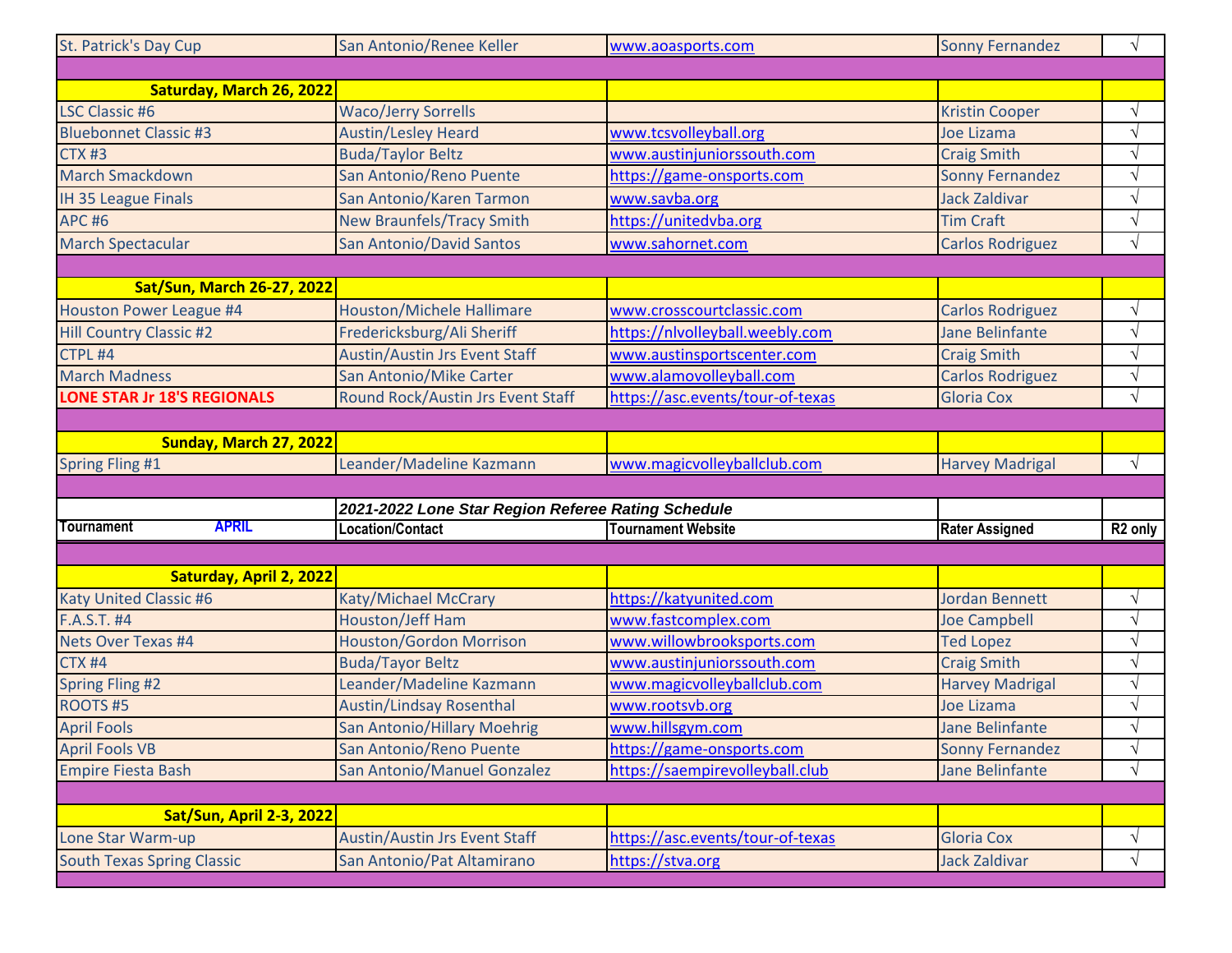| Sunday, April 3, 2022                  |                                      |                                                       |                         |               |
|----------------------------------------|--------------------------------------|-------------------------------------------------------|-------------------------|---------------|
| <b>Texas United #4</b>                 | Houston/Amanda Bearden               | www.texasunitedvolleyball.com                         | <b>Stacia Fontenot</b>  | $\sqrt{}$     |
| Nets Over Texas #4                     | <b>Houston/Gordon Morrison</b>       | www.willowbrooksports.com                             | <b>Ted Lopez</b>        | $\sqrt{ }$    |
|                                        |                                      |                                                       |                         |               |
| Saturday, April 9, 2022                |                                      |                                                       |                         |               |
| AVA of Texas #4                        | <b>Webster/Chaz Hulett</b>           | https://avatexas.com                                  | <b>Thang Nguyen</b>     | $\sqrt{}$     |
| <b>TOV Challenge #7</b>                | Houston/Jay Chae                     | www.texasonevolleyball.org                            | <b>Ed Lau</b>           | $\sqrt{ }$    |
| <b>WSC #7</b>                          | <b>Houston/Gordon Morrison</b>       | www.willowbrooksports.com                             | <b>Gordon Morrison</b>  | R1 & R2       |
| <b>SAVBA Classic #2</b>                | San Antonio/Karen Tarmon             | www.savba.org                                         | <b>Jack Zaldivar</b>    |               |
| STVA <sub>#3</sub>                     | San Antonio/Pat Altamirano           | https://stva.org                                      | <b>Jack Zaldivar</b>    | $\sqrt{}$     |
| <b>Bluebonnet Classic #4</b>           | <b>Austin/Lesley Heard</b>           | www.tcsvolleyball.org                                 | Joe Lizama              | $\sqrt{}$     |
| <b>LSC Classic #7</b>                  | <b>Waco/Jerry Sorrells</b>           |                                                       | <b>Kristin Cooper</b>   | $\sqrt{ }$    |
|                                        |                                      |                                                       |                         |               |
| <b>Sat/Sun, April 9-10, 2022</b>       |                                      |                                                       |                         |               |
| <b>Final Countdown</b>                 | <b>Buda/Taylor Beltz</b>             | www.austinjuniorssouth.com                            | <b>Craig Smith</b>      | $\sqrt{}$     |
| Hornet Pre-Regionals #1                | <b>San Antonio/David Santos</b>      | www.sahornet.com                                      | <b>Carlos Rodriguea</b> | $\sqrt{ }$    |
|                                        |                                      |                                                       |                         |               |
| <b>Fri/Sun, April 9-11, 2022</b>       |                                      |                                                       |                         |               |
| Lone Star Classic Qualifier #1         | <b>Dallas</b>                        | Jr National Qualifier                                 | <b>Gloria Cox</b>       | $\sqrt{ }$    |
|                                        |                                      |                                                       |                         |               |
| <b>Fri/Sun, April 15-17, 2022</b>      |                                      |                                                       |                         |               |
| Lone Star Classic - Qualifier #2 (15s) | <b>Austin/Austin Jrs Event Staff</b> | www.austinsportscenter.com/ajv/tournaments Gloria Cox |                         | $\sqrt{}$     |
| Lone Star Classic - Qualifier #2       | <b>Dallas</b>                        | <b>Jr National Qualifier</b>                          | <b>Gloria Cox</b>       | $\sqrt{ }$    |
|                                        |                                      |                                                       |                         |               |
| <b>Sat/Sun, April 16-17, 2022</b>      |                                      |                                                       |                         |               |
| Tour of TX FINALS - 18's               | <b>Austin/Austin Staff</b>           | https://asc.events/tour-of-texas                      | <b>Gloria Cox</b>       | $\sqrt{ }$    |
|                                        |                                      |                                                       |                         |               |
| Saturday, April 16, 2022               |                                      |                                                       |                         |               |
| AVA of Texas #5                        | <b>Webster/Chaz Hulett</b>           | www.avatexas.com                                      | <b>Thang Nguyen</b>     | $\sqrt{}$     |
| F.A.S.T. #5                            | <b>Houston/Jeff Ham</b>              | www.fastcomplex.com                                   | <b>Joe Campbell</b>     | $\sqrt{}$     |
| <b>STVA #4</b>                         | San Antonio/Pat Altamirano           | https://stva.org                                      | <b>Jack Zaldivar</b>    | $\mathcal{L}$ |
| <b>Season Finale</b>                   | Seguin/Kelle Sullivan                | www.texastigers.org                                   | <b>Jack Zaldivar</b>    | $\sqrt{}$     |
|                                        |                                      |                                                       |                         |               |
| <b>Sat/Sun, April 23-24, 2022</b>      |                                      |                                                       |                         |               |
| <b>Hill Country Classic #3</b>         | Fredericksburg/Ali Sheriff           | https://nlvolleyball.weebly.com                       | Jane Belinfante         | $\sqrt{}$     |
| <b>Region Round up</b>                 | <b>Buda/Taylor Beltz</b>             | www.austinjuniorssouth.com                            | <b>Craig Smith</b>      | $\sqrt{}$     |
|                                        |                                      |                                                       |                         |               |
| Saturday, April 23, 2022               |                                      |                                                       |                         |               |
| <b>TAV Houston Classic #5</b>          | <b>Spring/Kim Vincent</b>            | https://mycompetitiveedge.com                         | <b>Connie Brennan</b>   | $\sqrt{}$     |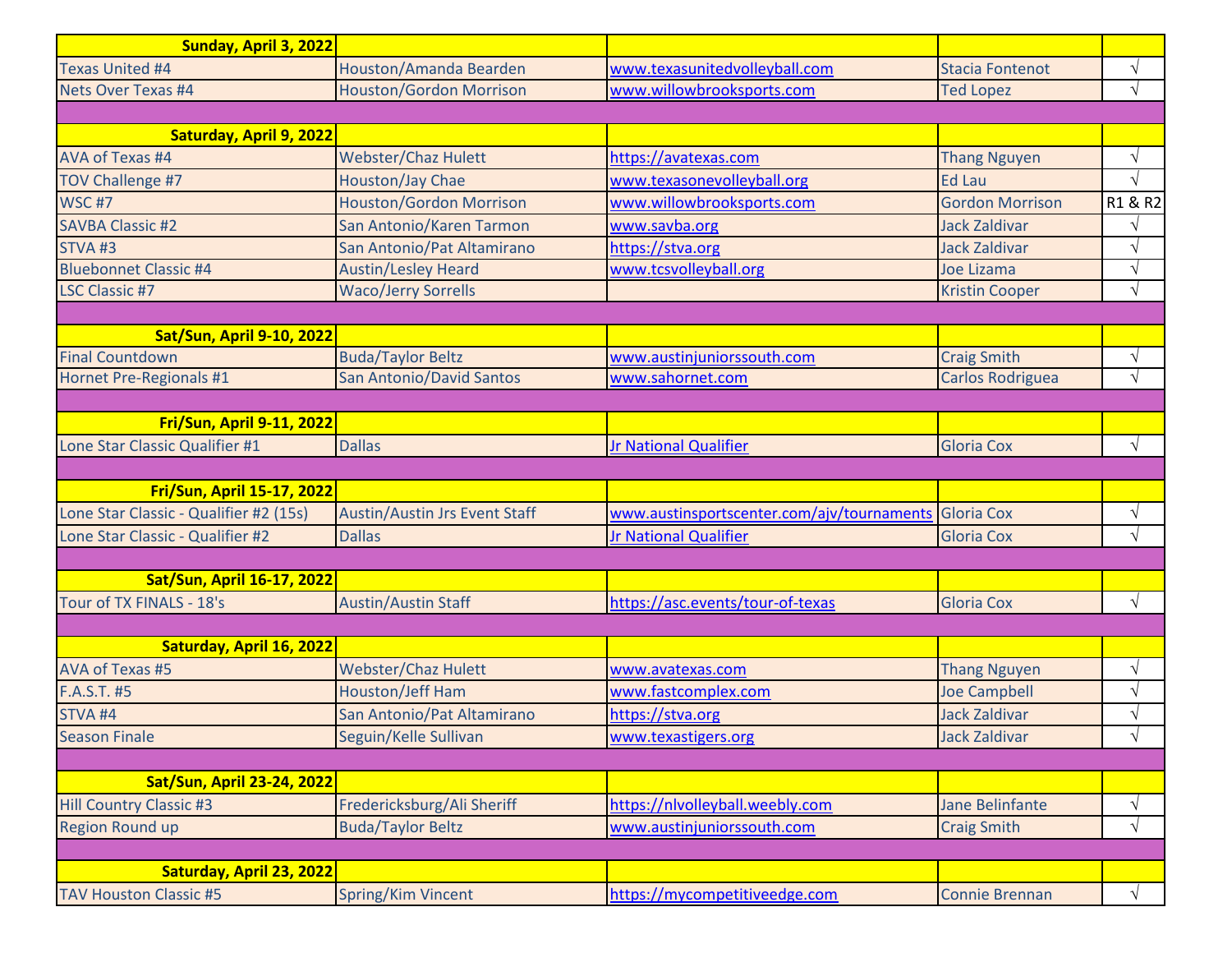| F.A.S.T. #6                    |                                 | Houston/Jeff Ham                                      | www.fastcomplex.com                           | <b>Joe Campbell</b>                            | $\sqrt{}$              |
|--------------------------------|---------------------------------|-------------------------------------------------------|-----------------------------------------------|------------------------------------------------|------------------------|
| WSC#8                          |                                 | <b>Houston/Gordon Morrison</b>                        | www.willowbrooksports.com                     | <b>Gordon Morrison</b>                         | R1 & R2                |
| ROOTS#6                        |                                 | <b>Austin/Lindsay Rosenthal</b>                       | www.rootsvb.org                               | Joe Lizama                                     |                        |
| <b>LSC Classic #8</b>          |                                 | <b>Waco/Jerry Sorrells</b>                            |                                               | <b>Kristin Cooper</b>                          | $\sqrt{}$              |
| <b>April Fever</b>             |                                 | San Antonio/Reno Puente                               | https://game-onsports.com                     | <b>Sonny Fernandez</b>                         | $\sqrt{}$              |
| In it to Win                   |                                 | San Antonio/Hillary Moehrig                           | www.hillsgym.com                              | <b>Jane Belinfante</b>                         | $\sqrt{}$              |
| <b>STVA #5</b>                 |                                 | San Antonio/Pat Altamirano                            | https://stva.org                              | <b>Jack Zaldivar</b>                           | $\sqrt{}$              |
| Hornet Pre-Regionals #2        |                                 | <b>San Antonio/David Santos</b>                       | www.sahornet.com                              | <b>Carlos Rodriguez</b>                        | $\sqrt{}$              |
| <b>Earn Your Stripes</b>       |                                 | Seguin/Kelle Sullivan                                 | www.texastigers.org                           | <b>Jack Zaldivar</b>                           | $\sqrt{}$              |
| <b>APC #7</b>                  |                                 | <b>New Braunfels/Tracy Smith</b>                      | https://unitedvba.org                         | <b>Tim Craft</b>                               | $\sqrt{}$              |
|                                |                                 |                                                       |                                               |                                                |                        |
|                                | Saturday, April 30, 2022        |                                                       |                                               |                                                |                        |
| H-Town Showdown #4             |                                 | Houston/Jeff Ham                                      | www.fastcomplex.com                           | <b>Thang Nguyen</b>                            | $\sqrt{}$              |
| <b>STVA#6</b>                  |                                 | San Antonio/Pat Altamirano                            | https://stva.org                              | <b>Jack Zaldivar</b>                           | $\sqrt{}$              |
| Let's Play Again               |                                 | San Antonio/Renee Keller                              | www.aoasports.com                             | <b>Sonny Fernandez</b>                         | $\sqrt{}$              |
| <b>Fire Fest</b>               |                                 | Liberty Hill/Jason Tuggle                             | www.countryfirevolleyball.com                 | <b>Kristin Cooper</b>                          | $\sqrt{}$              |
|                                |                                 |                                                       |                                               |                                                |                        |
|                                | Sat/Sun, April 30 - May 1, 2022 |                                                       |                                               |                                                |                        |
| <b>LONE STAR JR REGIONALS</b>  |                                 | <b>Houston/Michele Hallimore</b>                      | https://asc.events/lsr-championships          | <b>Rachael Rodriguez</b>                       | $\sqrt{ }$             |
|                                |                                 |                                                       |                                               |                                                |                        |
|                                |                                 |                                                       |                                               |                                                |                        |
|                                |                                 | 2021-2022 Lone Star Region Referee Rating Schedule    |                                               |                                                |                        |
| Tournament                     | <b>MAY</b>                      | Location/Contact                                      | <b>Tournament Website</b>                     | <b>Rater Assigned</b>                          | R <sub>2</sub> only    |
|                                |                                 |                                                       |                                               |                                                |                        |
|                                | <b>Sat/Sun, May 7-8, 2022</b>   |                                                       |                                               |                                                |                        |
| LONE STAR JR REGIONALS (15-17) |                                 | <b>Houston/Michele Hallimore</b>                      | www.lonestarregionalsvb.com                   | <b>Carlos Rodriguez</b>                        | $\sqrt{}$              |
| <b>Alamo City Shootout</b>     |                                 | San Antonio/Renee Keller                              | www.aoasports.com                             | <b>Sonny Fernandez</b>                         | $\sqrt{}$              |
| LONE STAR JR REGIONALS (11)    |                                 | <b>Austin/Austin Staff</b>                            | www.lonestarregionalsvb.com                   | <b>Gloria Cox</b>                              | $\sqrt{}$              |
|                                |                                 |                                                       |                                               |                                                |                        |
|                                | <b>Saturday May 7, 2022</b>     |                                                       |                                               |                                                |                        |
| <b>May Madness</b>             |                                 | San Antonio/David Santos Jr.                          | www.sahornet.com                              | <b>Carlos Rodriguez</b>                        | $\sqrt{ }$             |
|                                |                                 |                                                       |                                               |                                                |                        |
|                                | Saturday May 14, 2022           |                                                       |                                               |                                                |                        |
| <b>Katy United Classic #8</b>  |                                 | Katy/Michael McCrary                                  | https://katyunited.com                        | <b>Jordan Bennett</b>                          | $\sqrt{}$              |
| F.A.S.T. #8                    |                                 | Houston/Jeff Ham                                      | www.fastcomplex.com                           | <b>Joe Campbell</b>                            | $\sqrt{}$              |
| AVA of Texas #7                |                                 | <b>Webster/Chaz Hulett</b>                            | https://avatexas.com                          | <b>Thang Nguyen</b>                            | $\sqrt{}$              |
| <b>WSC Classic #9</b>          |                                 | Houston/Gordon Morrison                               | www.willowbrooksports.com                     | <b>Gordon Morrison</b>                         | $\sqrt{}$              |
| <b>Volley Mahem</b>            |                                 | San Antonio/Renee Keller                              | www.aoasports.com                             | <b>Sonny Fernandez</b>                         | $\sqrt{}$              |
| May I Play<br><b>STVA #7</b>   |                                 | San Antonio/Reno Puente<br>San Antonio/Pat Altamirano | https://game-onsports.com<br>https://stva.org | <b>Sonny Fernandez</b><br><b>Jack Zaldivar</b> | $\sqrt{}$<br>$\sqrt{}$ |